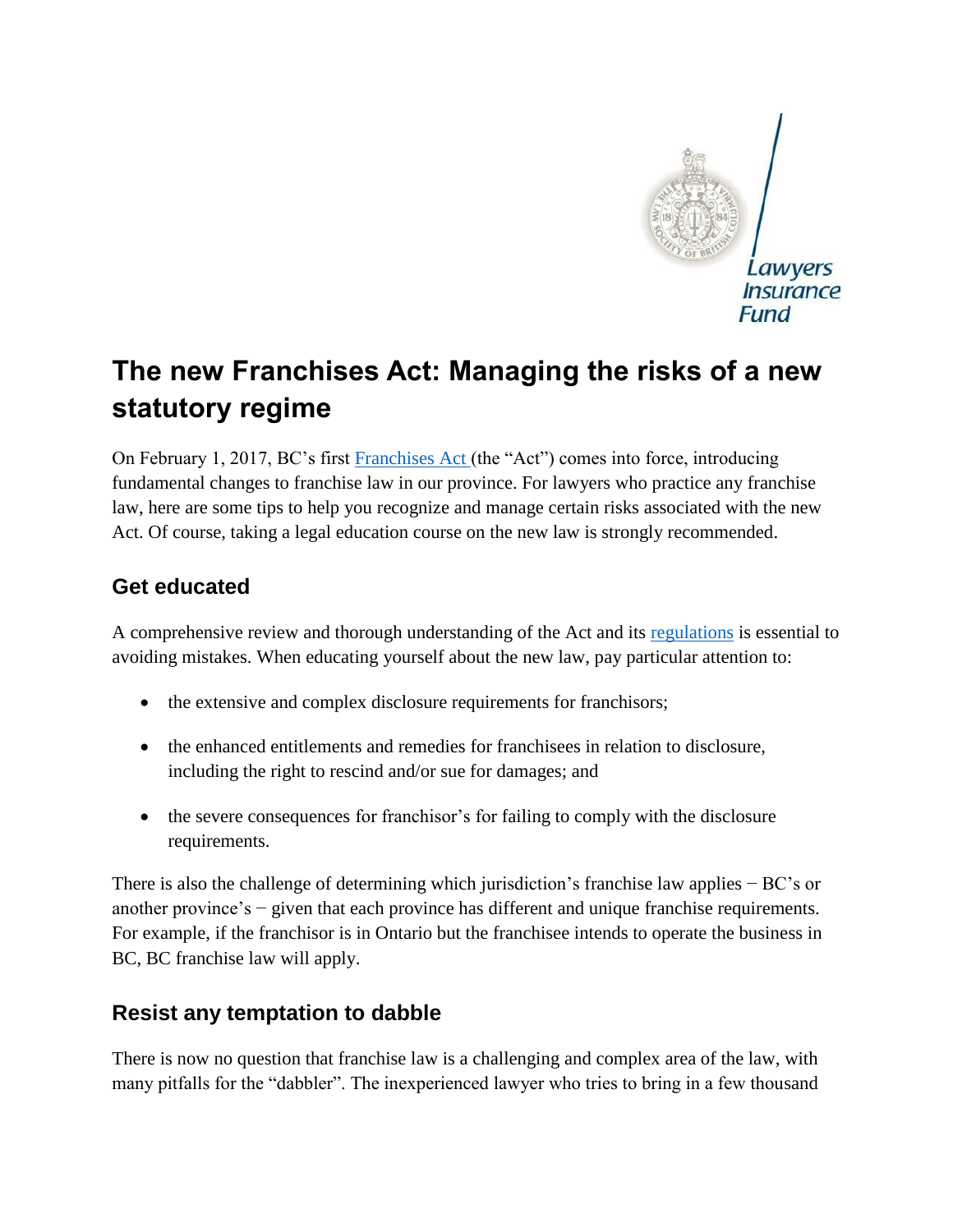dollars by reviewing or preparing a franchise agreement or disclosure document may see those dollars (and more) disappear in payment of a deductible if a negligence claim is paid.

### **Identify, flag and diarize limitations and deadlines**

The Act imposes a number of new limitations and deadlines that create, for instance, time limits that must be met for delivery of a disclosure statement, delivery of a statement of material change, and rescinding the franchise agreement. The most effective means of ensuring that necessary steps are taken, and in time, for both substantive limitations and other deadlines is to implement systems. For tips on effective systems, see [Beat the Clock,](https://www.lawsociety.bc.ca/docs/insurance/beat-the-clock.PDF) Risk Management Tips 1 through 17 starting at page 11.

# **Clarify responsibilities between lawyer and accountant**

With the financial matters that must be addressed in light of the Act's new disclosure document, your client will likely require both legal *and* financial advice. If your franchise client retains an accountant or any other professional, be sure to define and confirm in writing your respective responsibilities clearly, both with the client and the other professional.

### **Implement checklists and other systems to ensure proper disclosure**

Given the Act's heightened obligations to obtain and disclose material facts and other information, systems are vital. Implementing the routine use of checklists, questionnaires and other systems will help you ensure that no step or requirement is overlooked or missed. They are particularly invaluable in relation to complex matters.

# **Communicate with your client and confirm your advice**

Spend the necessary time with your client to explain the Act's disclosure obligations and/or entitlements. When advising your franchisor client of the risks and consequences of failing to meet their disclosure obligations, explain the importance of adequate record retention practices. It is critical that your client appreciate that as a franchisor, it will be required to provide evidence of what disclosure was given to a franchisee, and when. Confirm that advice in writing. And beware of assuming that your client already understands this requirement − or any other aspect of franchise law − simply because he or she is more sophisticated or business-savvy.

# **A final note of caution: Buy excess insurance if you are at risk**

Although the \$1 million policy limit offers generous financial protection for the majority of lawyers, it may not be enough to protect a franchise lawyer who has given negligent advice.